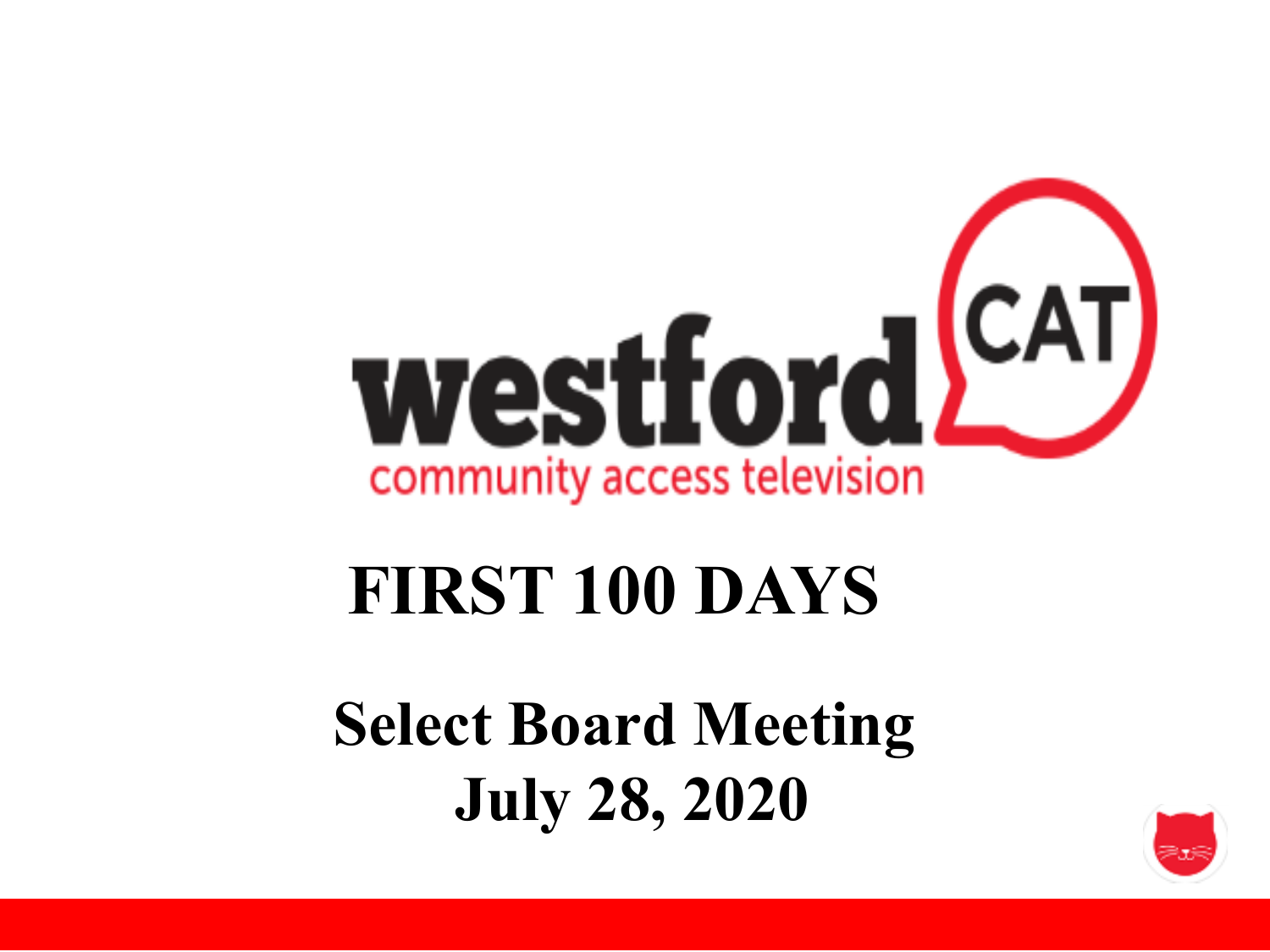# **Agenda**



- New Board Election
- § Personnel
- New Committees
- Financial Summary
- Operations
- Fundraising
- How You Can Help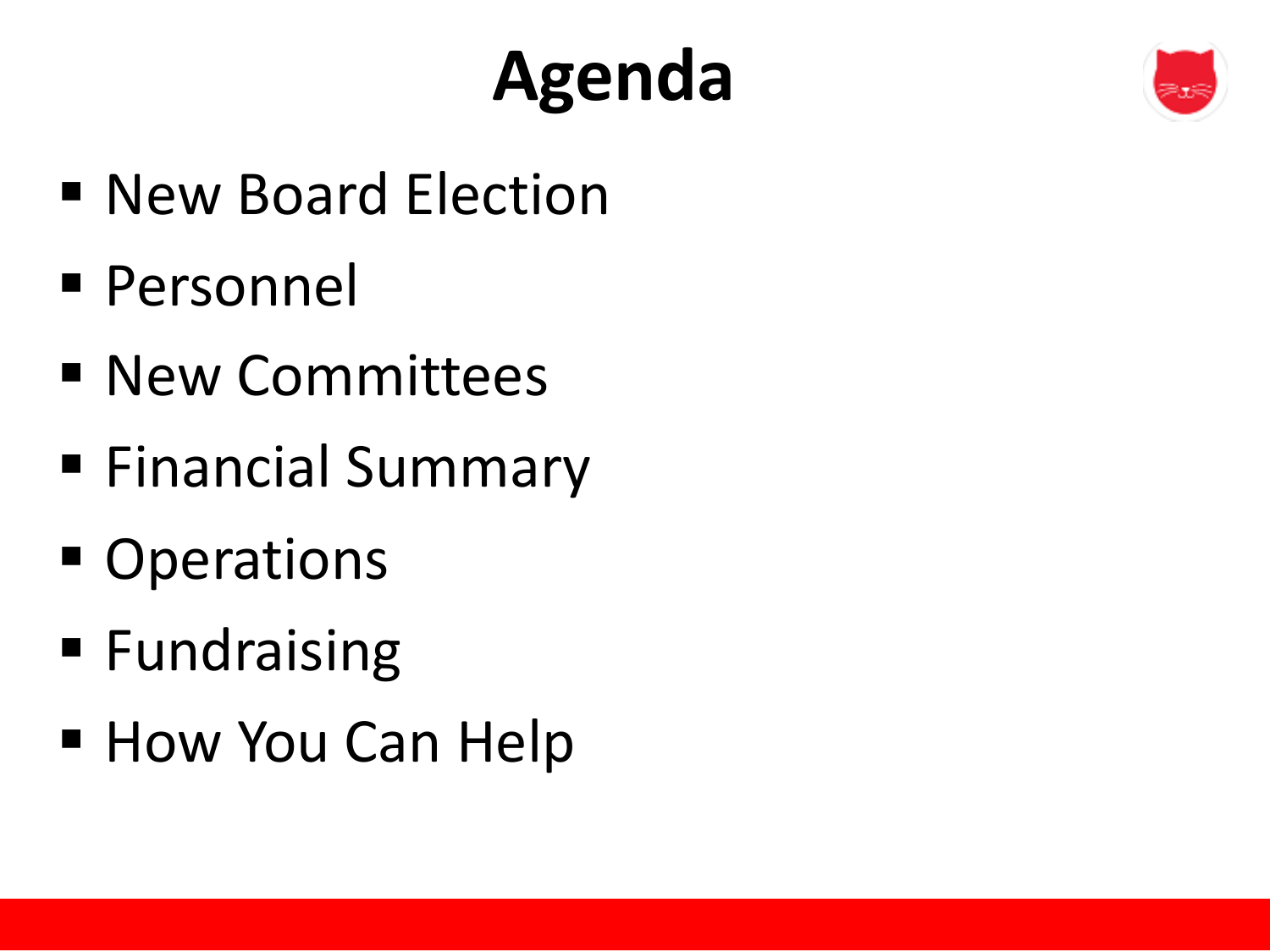# New Board Elections, April 2020



6 Newly Elected Board Members

- § **Kristi Bates**, President: 2-Year Term
- § **Susan Spuhler**, Vice President: 1-Year Term
- **Jack Wang**, Treasurer: 2-Year Term
- § **Diane Wood**, Clerk: 2-Year Term
- § **Bob Jefferies**, Board Member: 1-Year Term
- § **Marilyn Katler**, Board Member: 1-Year Term

LIAISONS:

- **Tom Clay, Select Board Liaison: 1-Year Term**
- § **Sean Kelly**, School Committee Liaison: 1-Year Term
- § TBD, Nashoba Tech Liaison: 1-Year Term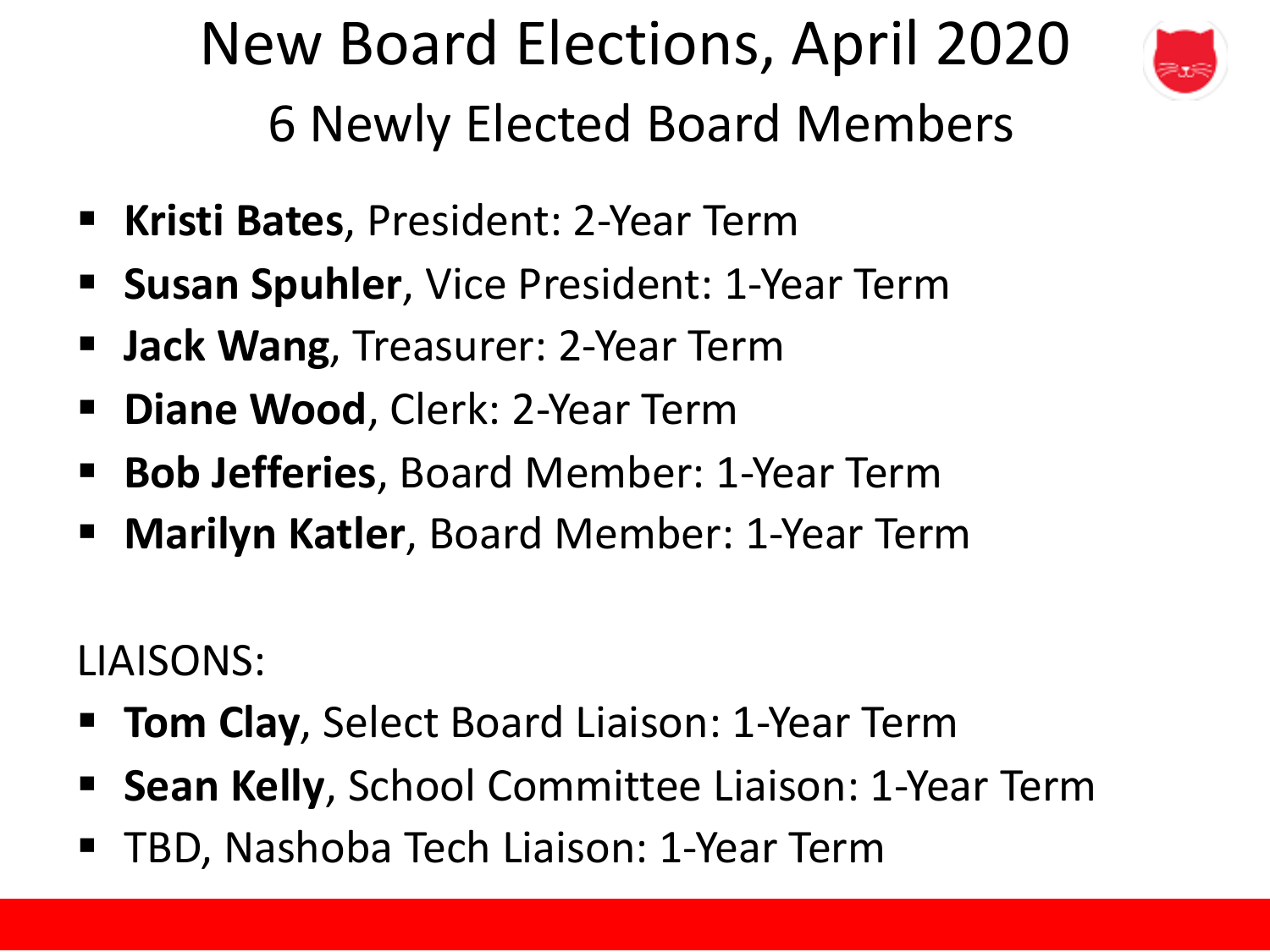#### Personnel



- Executive Director Search: Postponed
- Appointment of Acting Executive Director: **Sarah Fletcher**
- News and Media Director Position Reestablished: **Joyce Crane**
- § PT Office Assistant Hired: **Andria Bao**
- College Intern, News Division, On Board: **Carolyn Crimmons**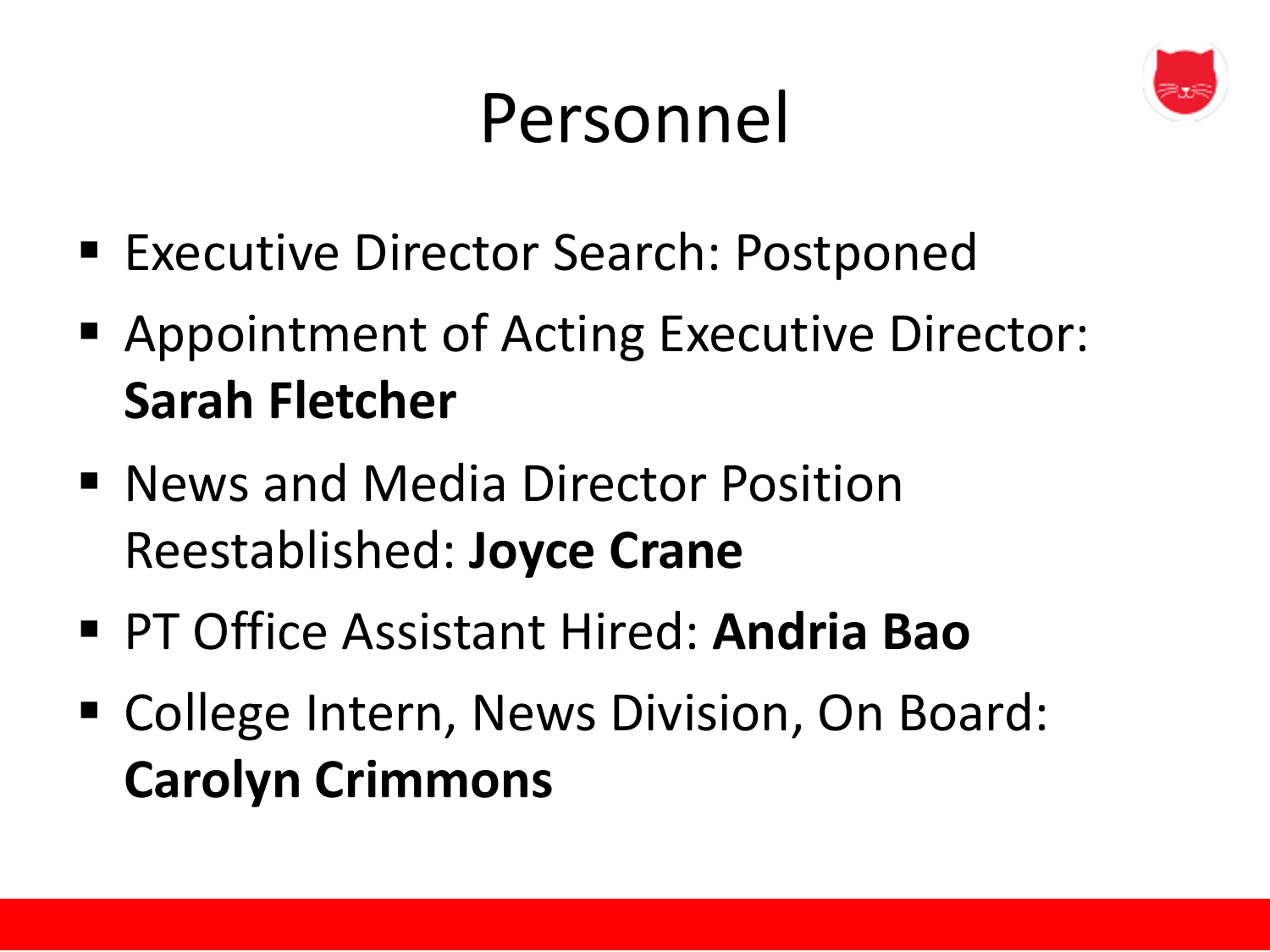

#### New Committees

- § FINCOM
- Fundraising Task Force
- **■** Transition
- Legislative
- Bylaws and Policy
- Infrastructure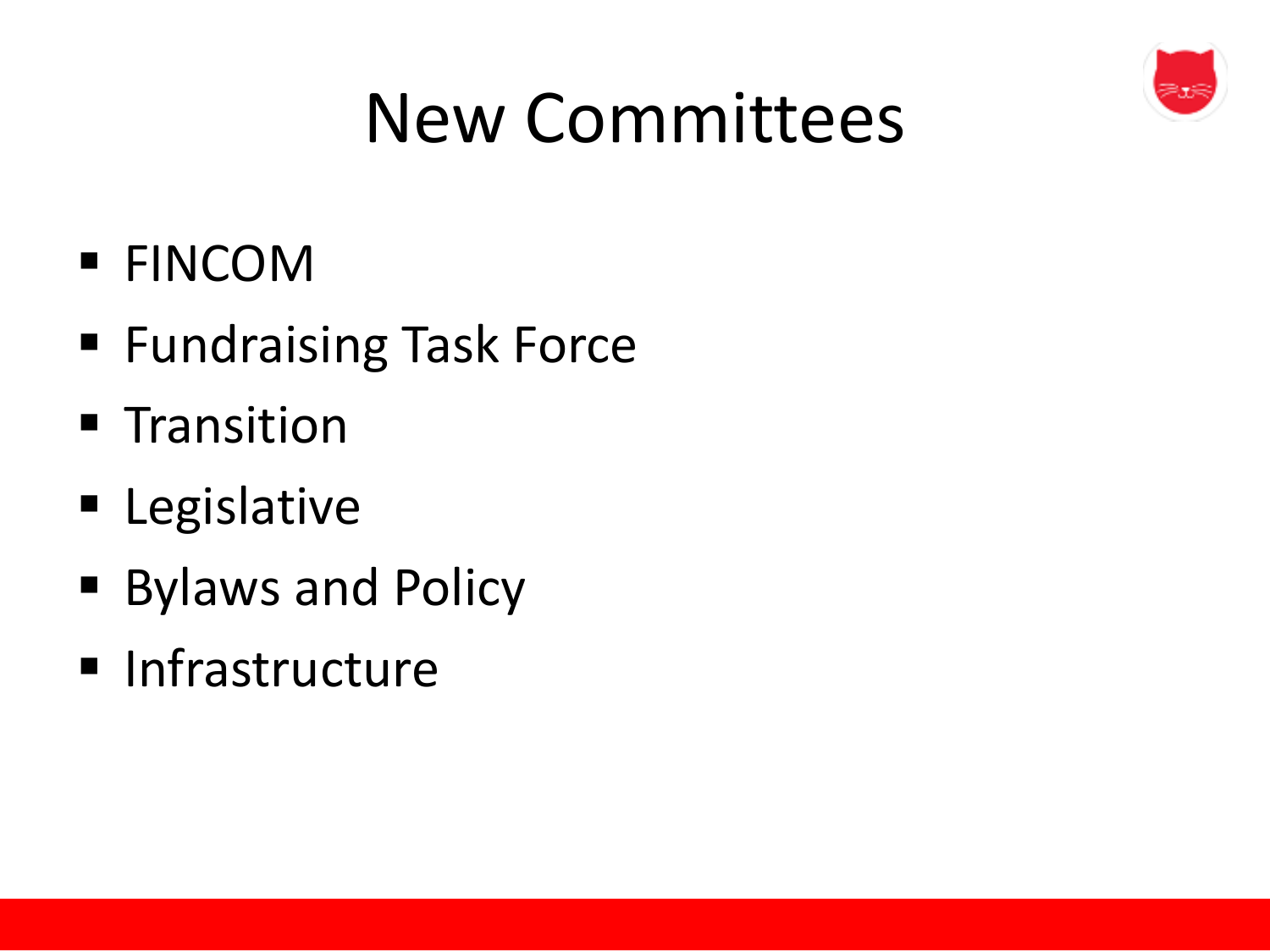## Financial Summary



 $\triangleright$  Challenges ahead, but cautiously optimistic!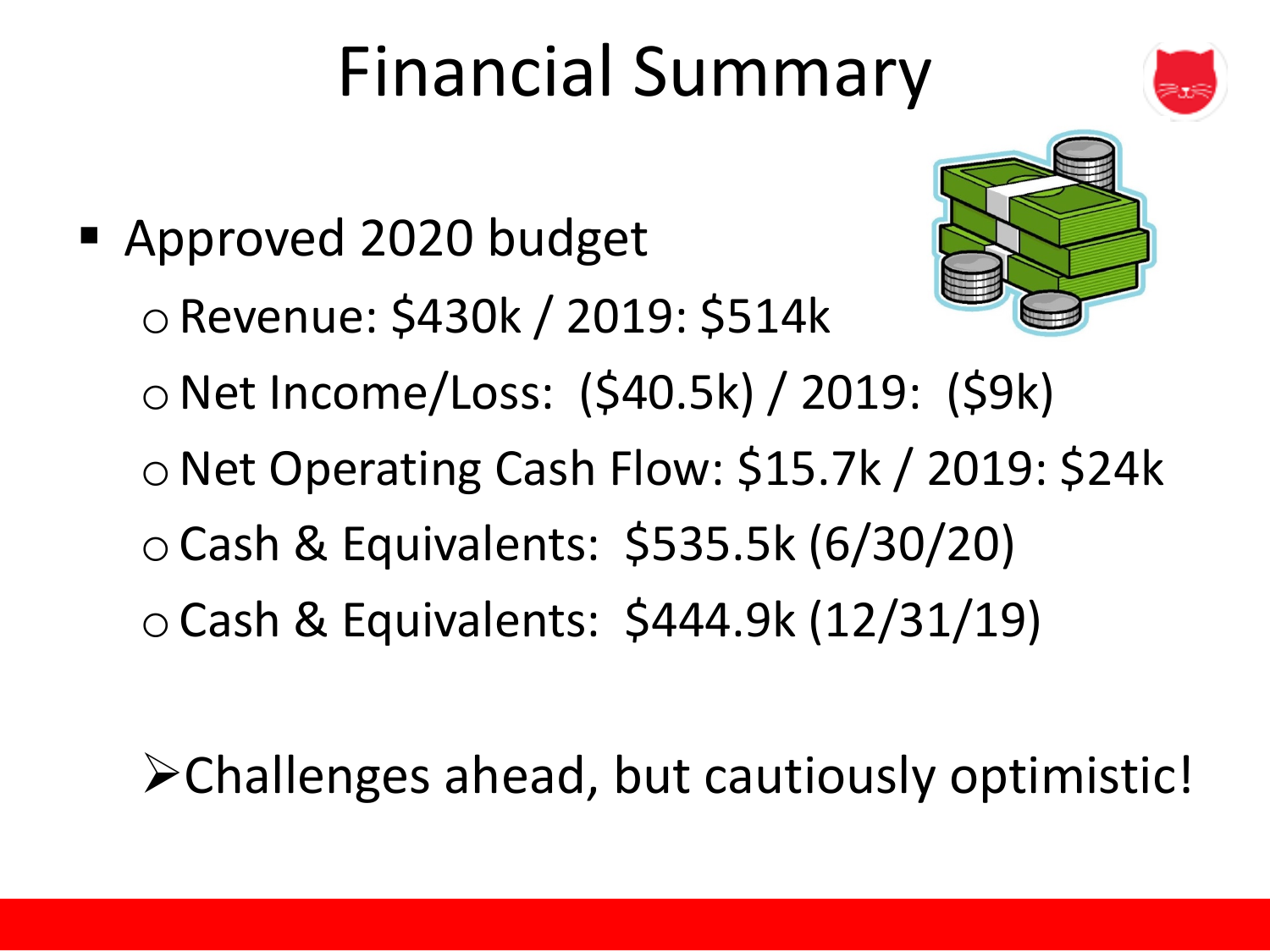### Financial Cont.



- Major Financial Actions
	- $\checkmark$  Provided for Acting Executive Director stipend and one-time staff bonus
	- $\checkmark$  Will meet (current) targets for PPP forgiveness
	- $\checkmark$  Reviewing banking and investment policies to obtain higher returns commensurate with minimizing risk while maintaining liquidity
	- $\checkmark$  Reviewing major non-payroll expenses for possible expense savings without service level/benefits
	- $\checkmark$  Will work closely to align budget and fundraising goals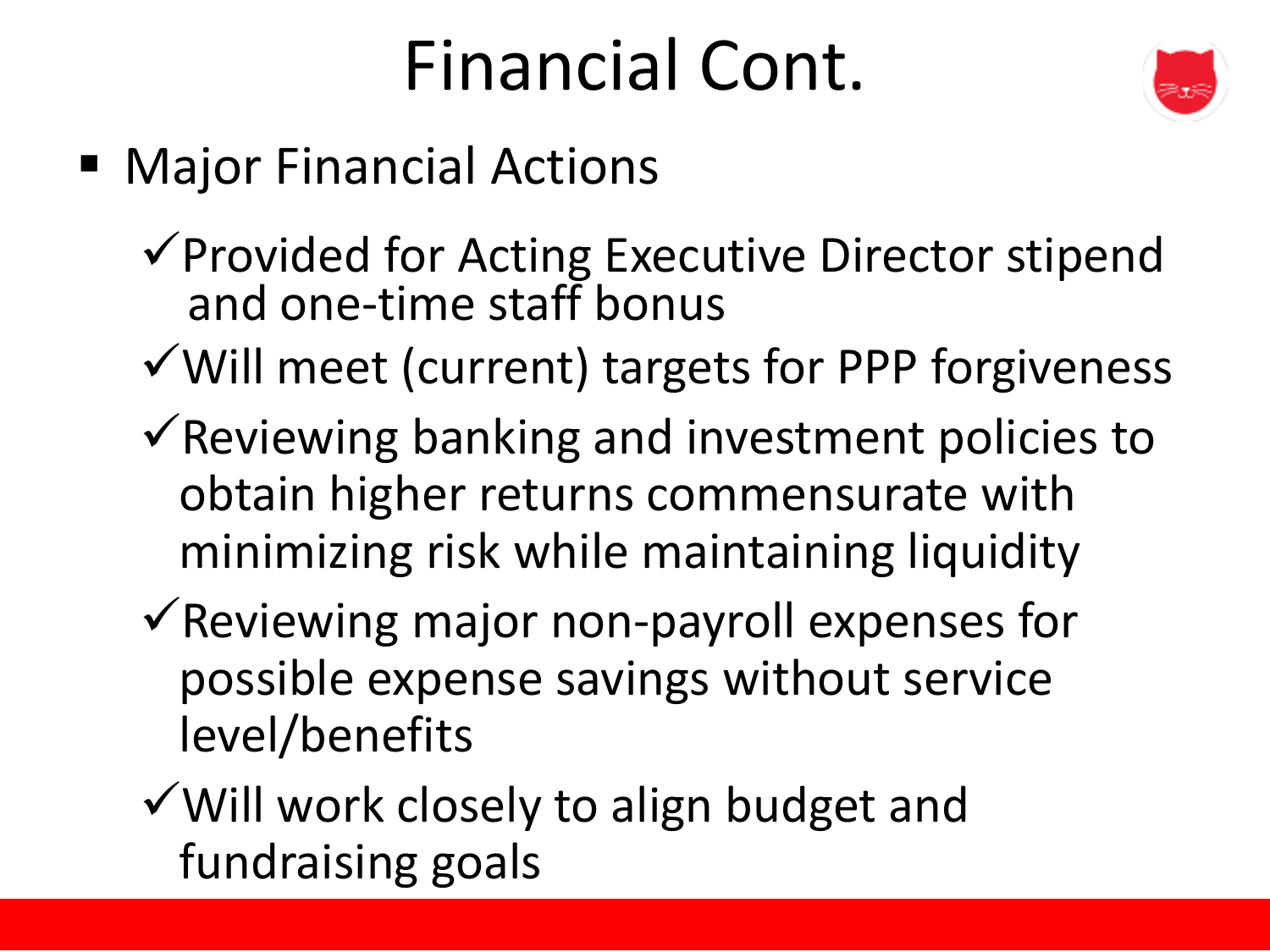### **Operations**



- New 5-Year Lease Favorably Negotiated
- § Successful (*Outdoor!*) Annual Town Meeting: Telecast and Live Streamed
- Significant Number of Covid-19 Informational Interviews, Recordings, Videos, and Articles
- Virtual Meeting Support for Numerous Govt. Meetings (Live streamed on YouTube now and immediately available to replay)
- Westford Academy Graduation Activities (to be covered similarly to ATM with live telecast, streaming to YouTube, and our website)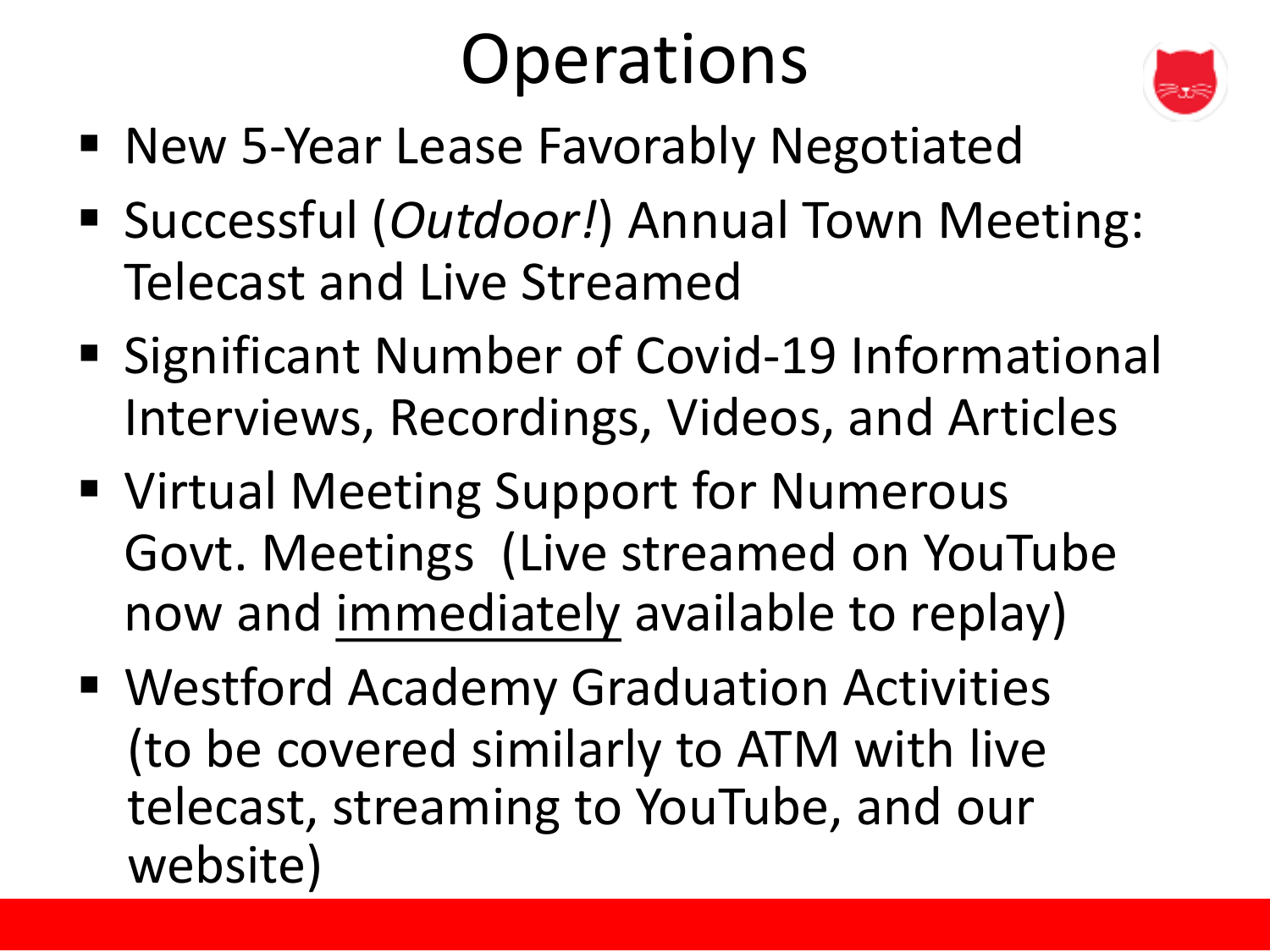#### Operations Cont.



- Membership: 56 members in 2020 adding revenue of \$2,775
- Community Partnering and Engagement: (including PSAs, Election Coverage, Cameron Senior Center programming, Black Lives Matter coverage)
- Multiple Grant Submissions
- Covid-19 Office Protocols Developed
- Researching Potential Options to Monetize Services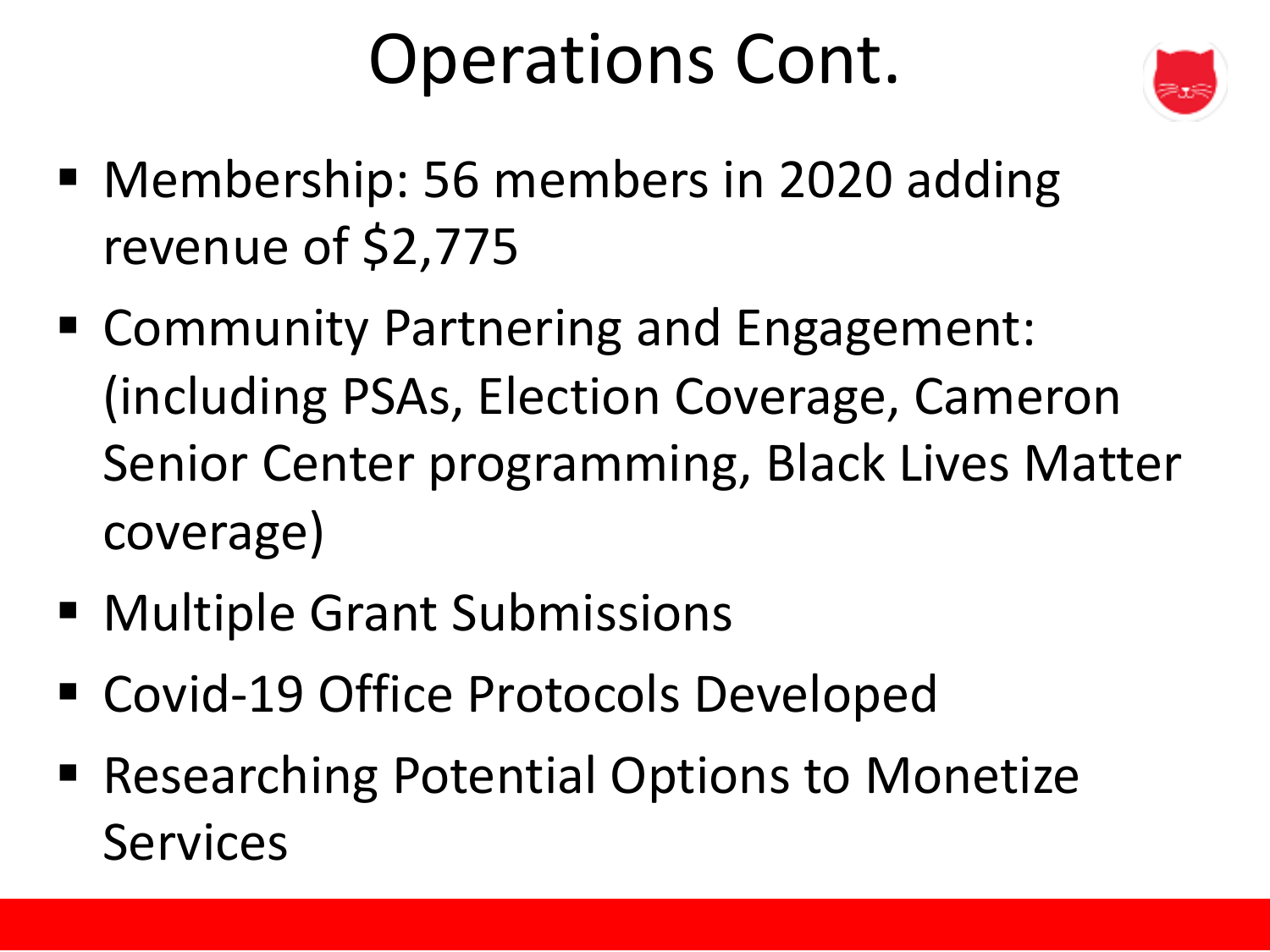## Fundraising



- Online Auction: \$4,345
- Dining for A Cause: \$925
- Donations \$3,580 (includes \$420 from other income)
- § Grants: \$1,500 (arriving in July)

 $\triangleright$  Total: \$10,350

- 2020 Future Plans
	- Fall/Holiday Online Auction
	- Ongoing "Dining for a Cause" Opportunities
	- Grant Applications
	- Membership Drive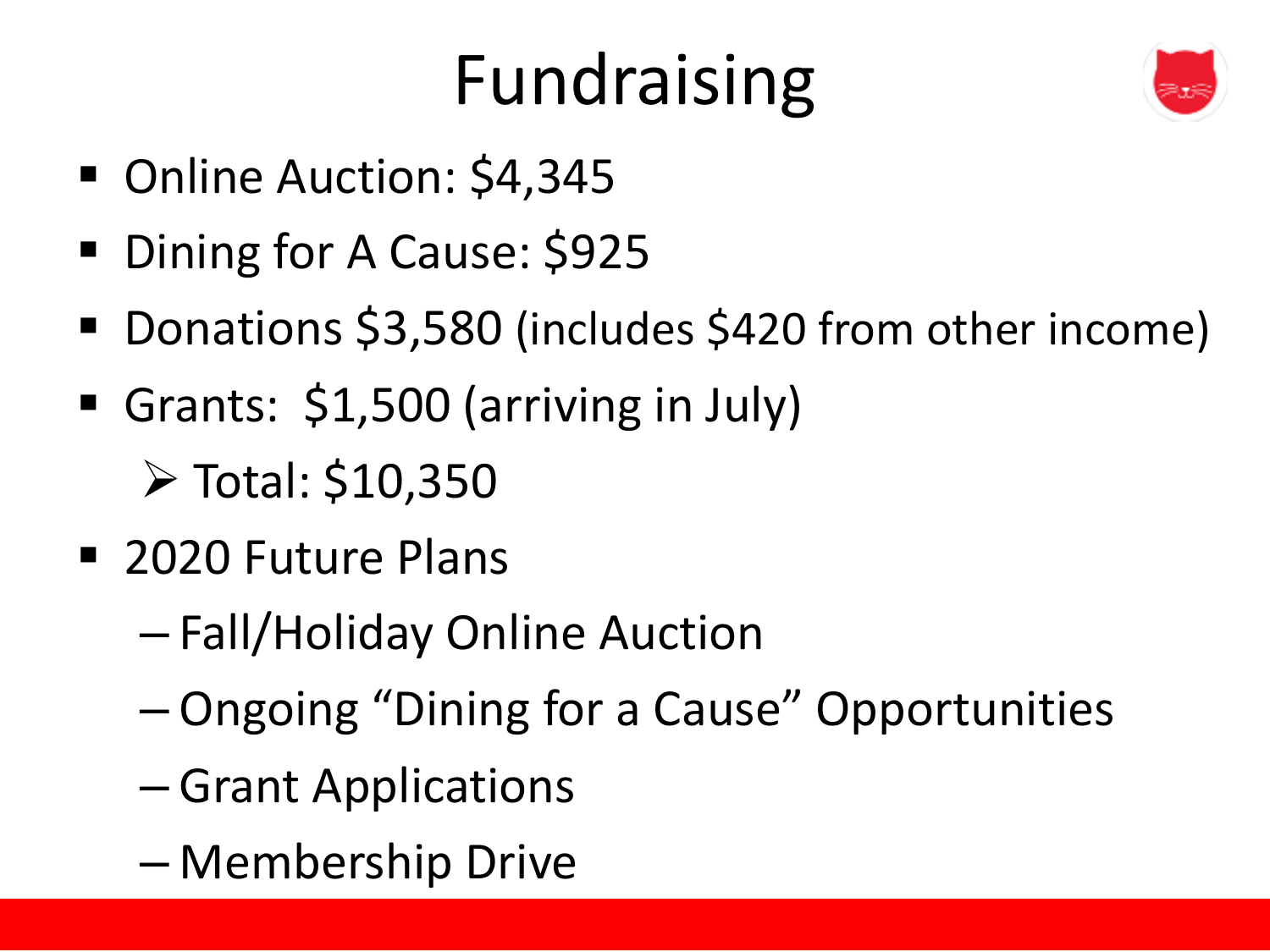# How You Can Help

westfordcat.org/

**Town** – Select Board and School Committee:

- √ Routinely Acknowledge CAT's Contribution at **Town and School Meetings**
- ✔ Actively Promote Fundraising and Other Ever (Dining for a Cause, Online Auctions,...)
- ✔ Explore CAT Proposals for Increasing Revenu (potential to Negotiate Ground Lease, Cable Internet fees positioning)

✔ Advocate for State and Federal Legislation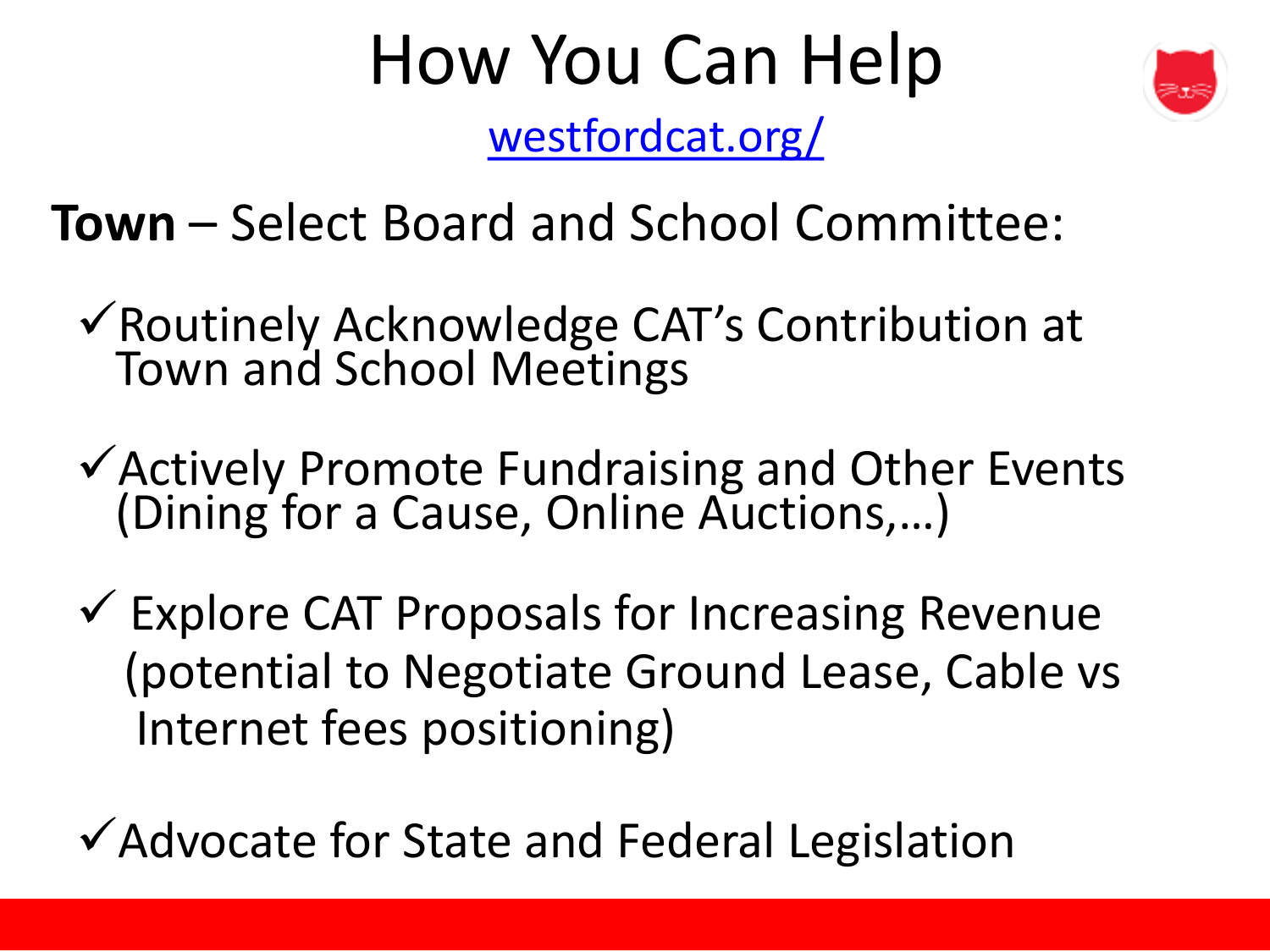#### How You Can Help

westfordcat.org/support-us/

#### **Community:**

 $\checkmark$  Join as a Member - Produce a Show - Beo a Camera Operator

✔ Donate (Funds, Time, Support, Other)

√ Help Market CAT Using Social Media

 $\checkmark$  Spread the Word - CAT is a Valuable Resour

 $\checkmark$  Get engaged!